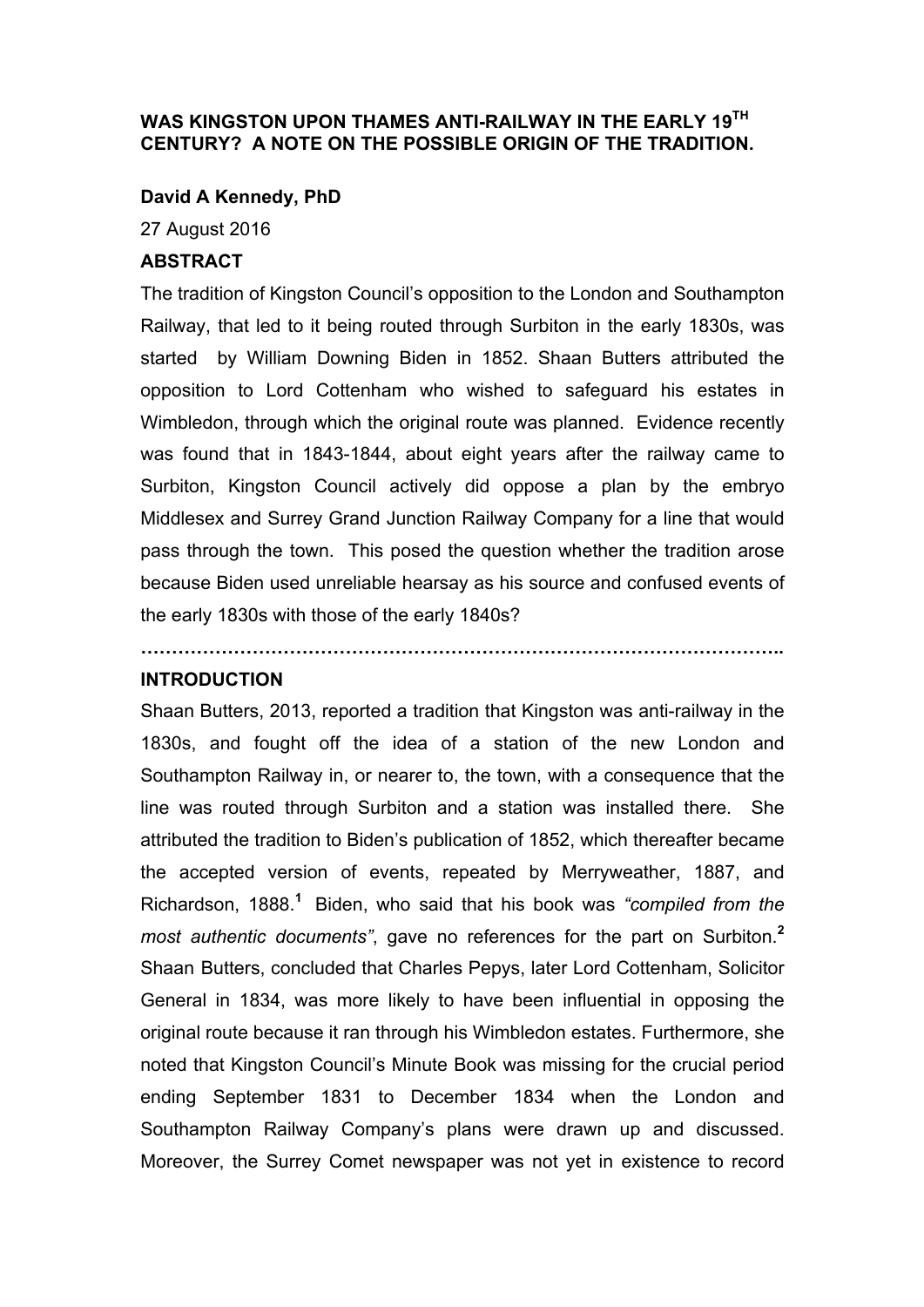public opinion.**<sup>3</sup>** Thus, in her view, as original records were not available for research on the tradition, its origin could not be explored further.

#### **RESEARCH**

A Council Minute Book that covered some of 1834 to 1859 was examined for evidence of Kingston Council's attitudes to railways after the station at New Kingston [modern-day Surbiton] opened in May 1838. The first relevant entry was on 4 December 1843, when it was recorded that there was a plan for a new railway, from the Birmingham line to the Dover and Brighton line at Merstham, which would pass though the town of Kingston. The whole of the Council set itself up as a committee to take the subject into consideration and to watch the proceedings.**<sup>4</sup>**

The route of the new railway was proposed by the embryo Middlesex and Surrey Grand Junction Railway Company. The Railway Times, in 1843, provided more information about the route, as follows. *"The main line continues its course from Worton Lane, Isleworth, follows the bend of the millstream and passing through the west of Twickenham, near Fullwell Lodge,*  leaves Teddington to the east, and skirting Bushy Park at the Upper Lodge, *passes the park entrance and the entrance of the Grand Avenue to Hampton Court. From this important place the line is carried over the Thames below Kingston Bridge, sweeping round the town to the east, and crosses the South Western Railway at the Kingston Station, proceeding to Kingston Common, near Tolworth Court, skirting Ewell, to the west and Epsom to the east, crosses Warren Farm. From that place, it proceeds in a serpentine direction to Garratt's, Read's Rest, Rumbow Castle and Rease's Farm and terminates at the southern extremity of the town of Merstham, joining there the London and Brighton Railway."***<sup>5</sup>**

On 5 January 1844, the Minute Book recorded that a circular of the provisional company indicated that the line would go along the towing path of the Thames and that the consent of the Council, as owners of the towing path, and as Lords of the Manor, would be needed for this. Accordingly, it was resolved that a letter should be written to the secretary of the provisional company pointing this out. On 22 January 1844, it was recorded that the proposed line of a new railway bridge would be injurious to the interests of Kingston Bridge. In the light of this, the Town Clerk was asked to write to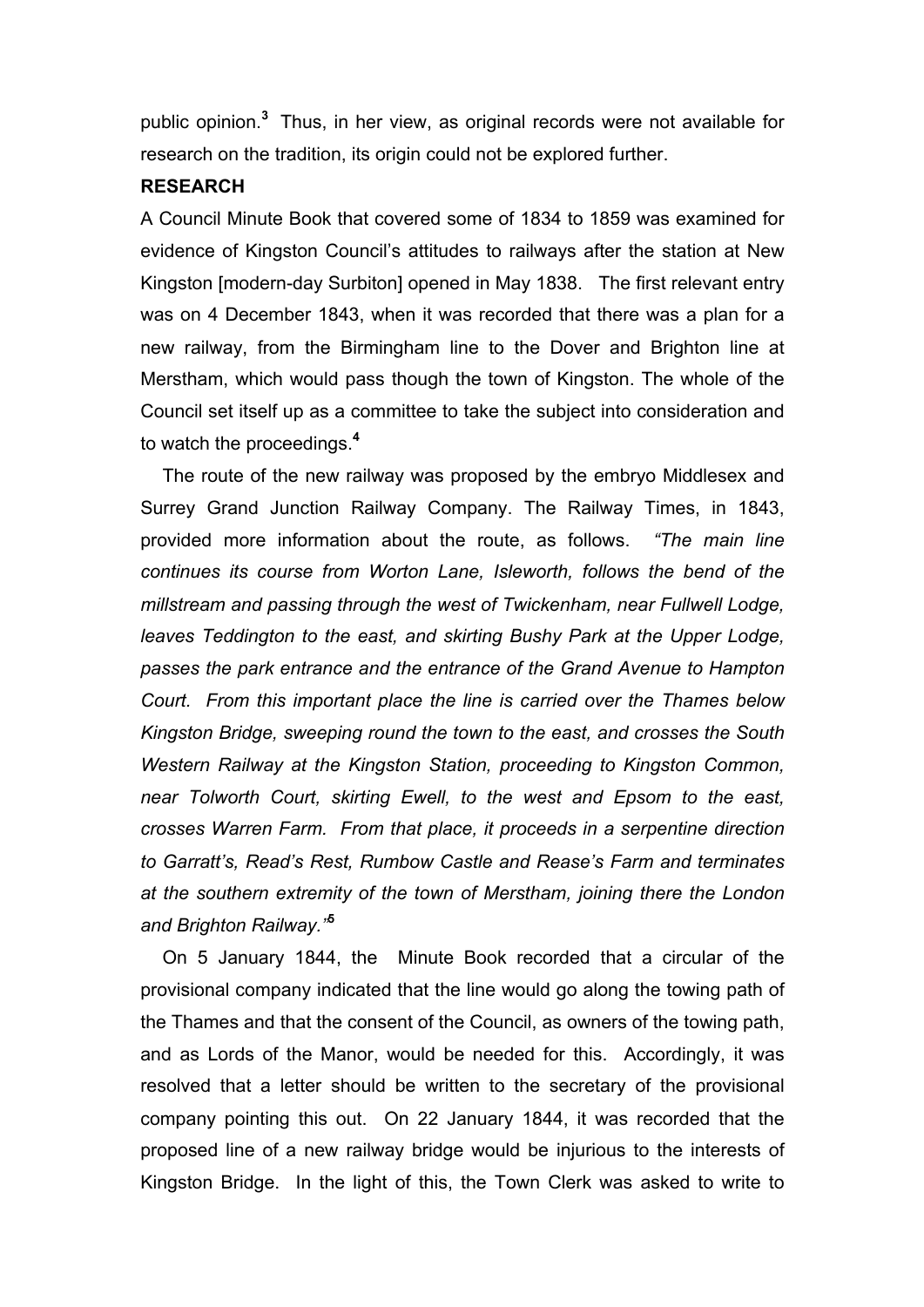Surrey County Members of Parliament asking them to oppose the intended Bill for an enabling Act.

On 28 February 1844, it was recorded that there was a Bill before the House of Commons for a branch railway from Epsom to the South Western Railway. It was agreed that a committee should be set up to get the proposed line diverted so as to form the junction with Kingston Station [on the site of today's Surbiton Station] instead of at Norbiton Common, as was proposed. On 30 October 1845 it was recorded that the Kingston Bridge issue was resolved and that the Council approved the line of the railway that was shown on a plan, which unfortunately was not found. Furthermore, it was recorded that thanks were due to the provisional committee and directors of the intended railway company for the attention and courtesy that they had shown on behalf of the inhabitants of the town in altering the intended line of the railway. It appeared that the planned new line came to nothing and it was not until 1863 that a railway came into the old town of Kingston.**<sup>6</sup>**

### **CONCLUSIONS & DISCUSSION**

This brief episode in Kingston's history demonstrated that while earlier it may not have been anti-railway, in 1843-1844, the Council actively did oppose a railway line that would require a new bridge across the Thames which *"would be injurious to the interests of Kingston Bridge"* and persuaded the provisional committee and directors of the Middlesex and Surrey Grand Junction Railway Company to alter the proposed line of the railway through the town. As this happened only about eight years before Biden's book was published, it was tempting to think that this was in his mind when he wrote that the directors of the railway *"compelled by the opposition of the town of Kingston"*, diverted their intended line and cut through the hill at Surbiton.**<sup>7</sup>** In other words, it was possible that Biden, writing in 1852, mistakenly may have attributed the diversion of the London and Southampton Railway line, in the early 1830s, to Kingston Council after hearing that it had been successful in its opposition to the railway proposal of the early 1840s. John Tosh cautioned, "*Where a document takes the form of a report of what has been seen, heard or said, we need to ask whether the writer was in a position to give a faithful account. Was he or she actually present and in a tranquil and attentive frame of mind? If the information was learned at second hand, was it anything more than*